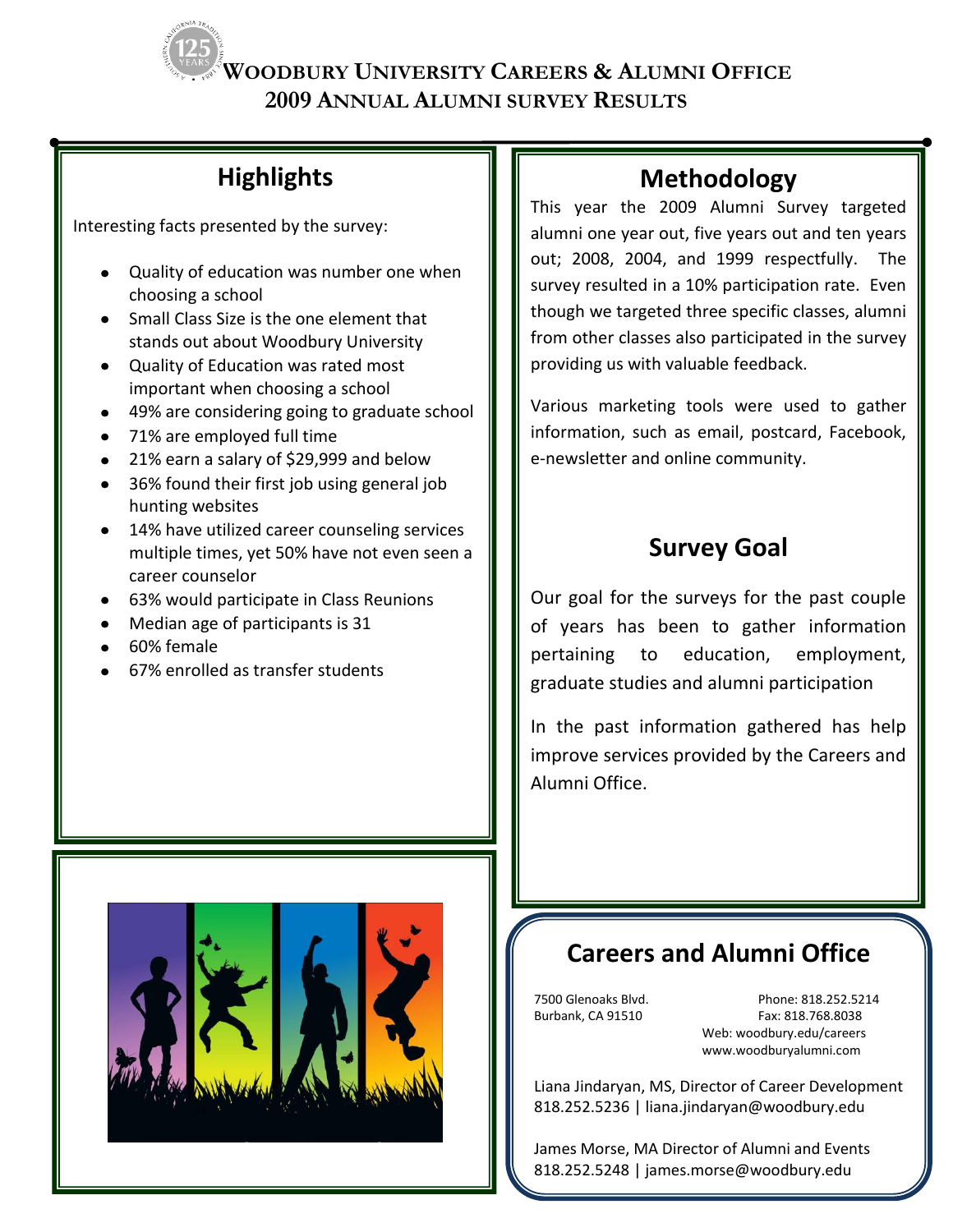**2009 ANNUAL ALUMNI SURVEY RESULTS**

## **SCHOOL OF ARCHITECTURE**

п Ī

п

### **Highlight:**

We had a **14%** participation rate from the School of Architecture alumni. Participants indicated that **53%** were **well** and **22**% were **very well** prepared with knowledge and skills for the job market.

#### **Education:**

It is known that **78%** of Architecture Alumni would **recommend** Woodbury to someone. **34%** believe that the **quality of the education** is the one element that stands out about Woodbury, followed by **22% class size** and **16% faculty.**

### **Internship:**

According to the survey **31%** were **well** prepared for their internship and **28%** being **very well** prepared. **35%** found their internship by **Faculty** referrals.

|                          | Demographic:               |
|--------------------------|----------------------------|
| Enrolled:                | 77% transfer; 23% freshman |
|                          | 42% White/Non Hispanic     |
| <b>Ethnic Group:</b>     | 31% Hispanic               |
| Gender:                  | 58% male and 42% female    |
| Median Age:              | 30                         |
|                          | 66% - class of 2008        |
|                          | 25% - class of 2004        |
| <b>Graduation Class:</b> | 9% - class of 1999         |

## **What suggestions would you like to share with us?**

- "Wish the Burbank and San Diego campus weren't so separated."
- "The San Diego campus lacks direction. Most of the graduates I've spoken too, myself included, feel that they were not taught what they were expected to know and floundered through thesis fearing that they may not graduate. Catherine has pushed many students through classes they were not prepared for and then threatens them with not graduating once in thesis. The campus needs more structure and there needs to be more cohesiveness on policy between the two campuses."
- "A wider employment opportunity base....farther than the LA area....where I live in orange county, there were maybe 1% of the number of contacts as that of the ones in LA...."

### **Employment:**

**69%** are employed **Full Time** holding the following positions:

- Designer
- Project Captain
- Project Manager
- Associate
- Coordinator
- Jr. Designer

#### **44%** entered the job marked **immediately** after graduation and **19% 6 months** after graduation.



**38%** found their first job using **General Job Hunting Websites** such as Monster.com, Yahoo.com and Craigslist.com.

### **Graduate School:**

**16%** have attended Graduate School. Schools include UCLA, Architectural Association London and Woodbury University earning a Master of Architecture Degree. With **40%** being **very well** and **well** prepared and **25% poorly** prepared for this program.

### **Alumni Activities:**

**88%** wish to participate in **Class Reunions**, **52%** in **Professional Mixers** and **24%** in **Alumni Group Travel** and **Founders' Week** activities. **100%** wish to be contacted by **email**.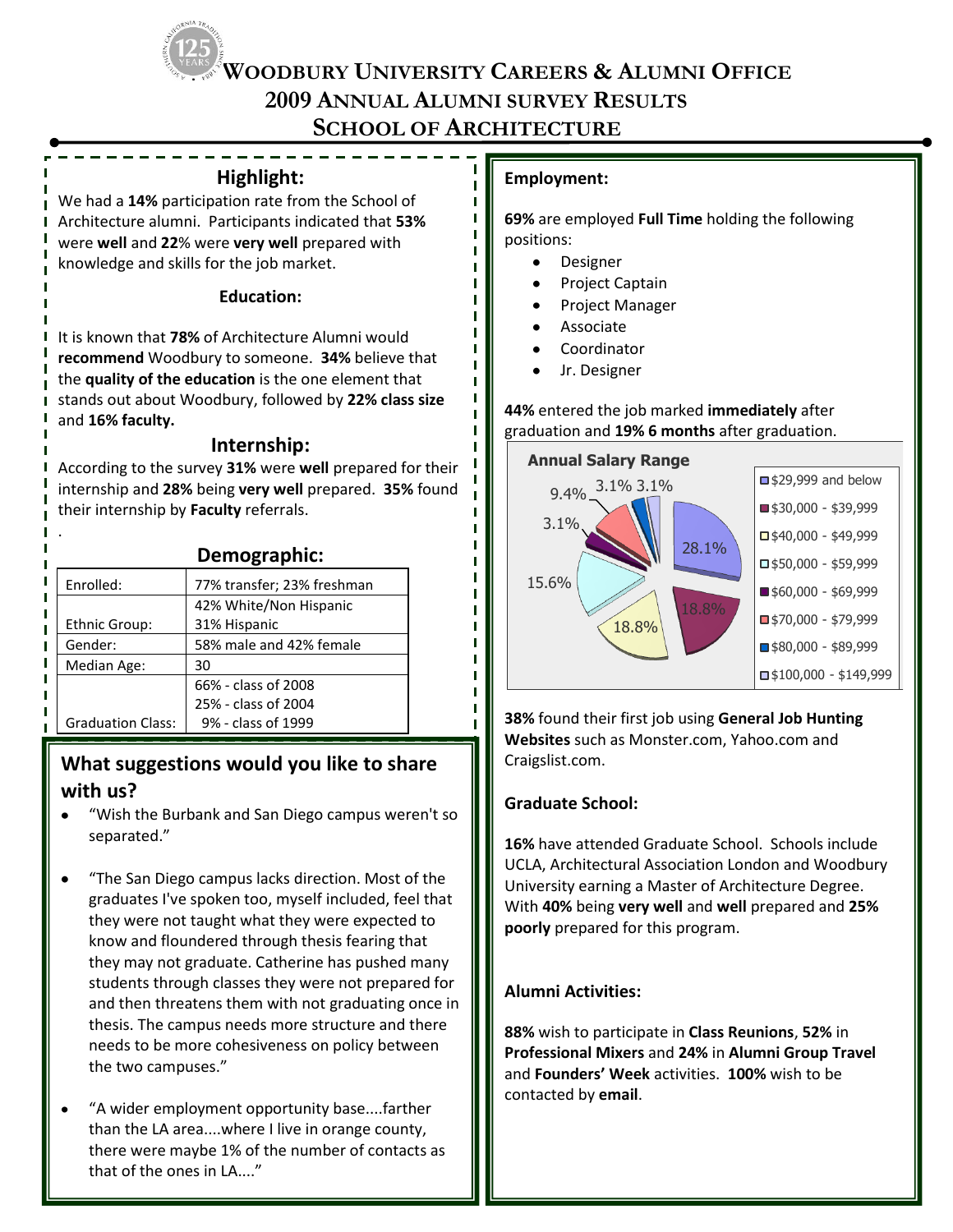**2009 ANNUAL ALUMNI SURVEY RESULTS**

**SCHOOL OF BUSINESS**

п п п  $\blacksquare$  $\blacksquare$  $\blacksquare$ п т т T. п п п

#### **Highlights:**

We had a **11%** participation rate from the alumni of the School of Business. Participants indicated **that 23**% were **very well**, **46%** were **well** and **23%** were **neutral,**  prepared with knowledge and skills for the job market.

| Demographic: |  |
|--------------|--|
|--------------|--|

| Enrollment:              | 58% transfer; 42% freshman    |  |
|--------------------------|-------------------------------|--|
|                          | 60% White/Non Hispanic        |  |
|                          | 14% Hispanic                  |  |
| Ethnic Group:            | 14% Asian or Pacific Islander |  |
| Gender:                  | 36% male; 64% female          |  |
| Median Age:              | 34                            |  |
|                          | 51% - class of 2008           |  |
|                          | 37% - class of 2004           |  |
| <b>Graduation Class:</b> | 12% - class of 1999           |  |

### **Internship:**

According to the survey **20%** rated their internship experience **very well** and **20%** rated **neutral**. **20%** found their internship by the assistance provided by the Careers and Alumni Office.

**What suggestions would you like to share with us?**

- "Get involved! Everything that was taught in the classroom, I was able to apply it and understand it in school activities and through positions I held in Greek Council, Omega Psi Delta, Program Board, and other organizations. That in return gave me handson experience for Marketing, Office Management, Graphic Design, and more."
- "Do not wait to graduate to find a job. Start working part time in your career even though for free but get experience so you are better off when you graduate from school, trust me."
- "Stay in constant contact with advisors for guidance as well as keeping contact with each teacher because they can offer the best "real world experiences"."

### **Education:**

Prior to being admitted, the **Quality of Education** and **Degree or Programs Offered** were rated **most important** by alumni. **91%** would **recommend** someone to Woodbury with **44%** stating that the one element that helps Woodbury stand out is its **small class size**.

### **Employment:**

Currently, **79%** are employed Full Time and are working for:

- 20th Century Fox Film Corporation
- City of Glendale
- City of Los Angeles
- Department of Homeland Security
- Food Safety Associates
- Maybank Singapore
- Medtronic
- NBC Universal
- The Walt Disney Company
- Warner Bros.

**26%** entered the job marked **immediately** after graduation and **14% 6 months after graduation**.

**37%** found their first job through **Friends** and **37%** using **General Job Hunting Websites** such as Monster.com, Yahoo.com, Careerbuilder.com, Indeed.com and Craigslist.



### **Graduate School:**

**51%** have attended graduate school earning an MBA from Woodbury University, USC, University of La Verne, Colorado Technical University and Golden Gate University. **46%** of the participants rated that they were prepared **well** for this program.

### **Alumni Activities:**

**59%** wish to participate in **Professional Mixers**, **47%** in **Class Reunions** and **44%** in **Etiquette Dinner** and **Theme Parties/Picnics** respectfully. **90%** wish to be contacted by **email**.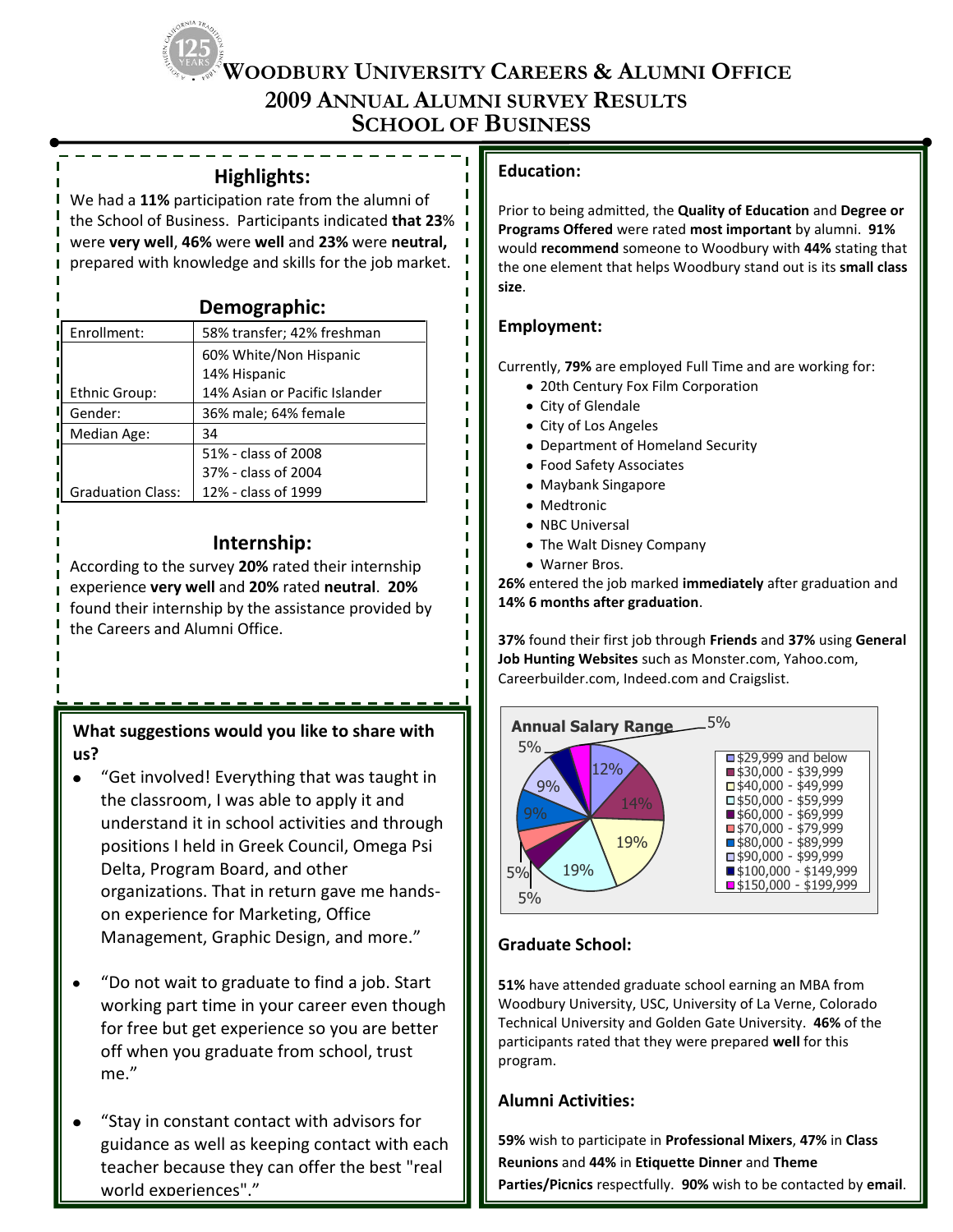$\blacksquare$  $\mathbf{I}$ п п

п

# **2009 ANNUAL ALUMNI SURVEY RESULTS SCHOOL OF MEDIA, CULTURE & DESIGN**

|  | <b>Highlights</b> |
|--|-------------------|
|  |                   |

We had a **11%** participation rate from the Media, Culture & Design alumni. Participants indicated that **14%** were **very well**, **27%** were **well** and **36%** were **neutral,** prepared with knowledge and skills for the job market.

### **Internship:**

According to the survey **27%** were **very well**, **14%** were **well** and **27%** responded **neutral** prepared for their internship. **46%** found their internship by **Faculty** referrals.

| Enrolled:     | 68% transfer; 32% freshman             |  |
|---------------|----------------------------------------|--|
| Ethnic Group: | 63% White/Non Hispanic<br>25% Hispanic |  |
| Gender:       | 24% male and 76% female                |  |
| Median Age:   | 28                                     |  |
|               | 73% - class of 2008                    |  |
| Graduation    | 23% - class of 2004                    |  |
| Class:        | 5% - class of 1999                     |  |
|               |                                        |  |

## **What suggestions would you like to share with us?**

- "You're competing with people who animate a minimum of 40 hours per week and have been doing so for years. Keep that in mind as you decide how much time to devote to your own animation."
- "I would emphasize the importance of getting as much internship experience as possible throughout your sophomore through senior year in college. The more work experience you have, the better job you're going to get and the more money you're going to be paid when you graduate. It's also just good life experience - you make friends, participate in activities that you wouldn't have otherwise, etc. I would also recommend trying to get a part-time internship your senior year at a firm/company that you'd like to work at full-time after graduation. If you do, you will probably have a guaranteed job waiting for you after graduation, which is a very good thing to have."

### **Education:**

It is known that **73%** of MCD alumni would **recommend** Woodbury to someone. **35%** believe that the **Small Class Size** is the one element that stands out about Woodbury, followed by **30% faculty** and **15% Quality of Education** and **Degree or program offered**.

### **Employment:**

**59%** are employed f**ull time, 14%** are **part time** and **18**% are **unemployed**. Employed alumni are working for:

- Animax Interactive LLC
- Walt Disney Imagineering
- Disney Animation Studio
- The Los Angeles Board of Education
- Foothill Child Development Services

**41%** entered the job marked **immediately** after graduation and **27% 6 months** after graduation.



**36%** found their **first job** through **friends**, **23%** with the assistance of their **Faculty Advisor**, and **18%** by **Career Fairs, Internship** and **Family Connections**

### **Graduate School:**

**2%** have attended **Graduate School**. One has received a Master of Arts in Organizational Leadership from Woodbury University. They feel that they were well prepared for this program. **50%** are considering continue their education.

### **Alumni Activities:**

**56%** wish to participate in **Class Reunions** and **Professional Mixers**, **28%** in **Etiquette Dinner** and **Wellness Programs**. **95%** wish to be contacted by **email.**